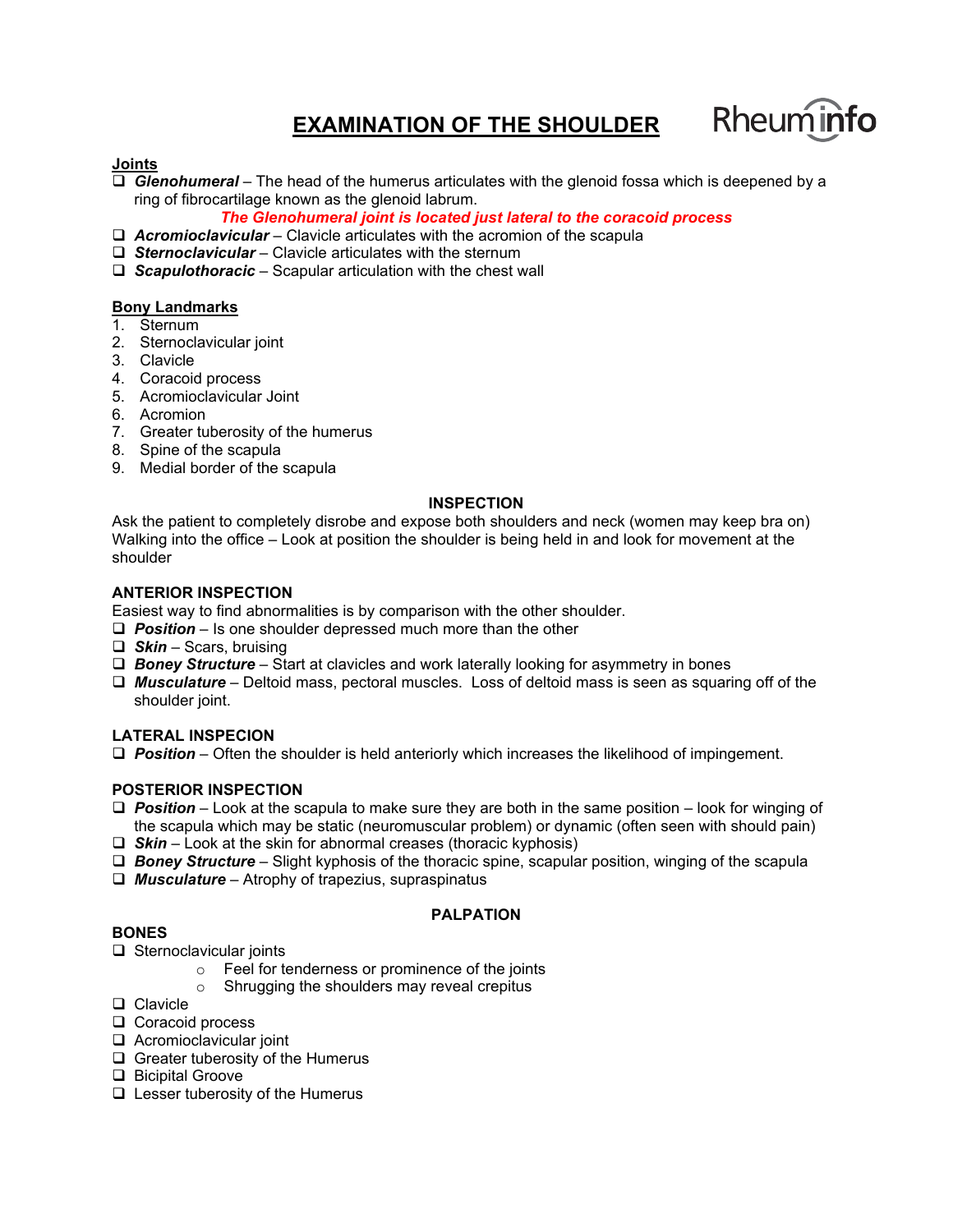- $\Box$  Spine of the scapula
- $\Box$  Vertebral and inferior borders of the scapula

## **SOFT TISSUE**

- *Rotator Cuff* The SIT muscles (supraspinatus, infraspinatus, and teres minor) all insert into the greater tuberosity of the humerus in that order. Palpate the insertion of these muscles at the greater tuberosity moving posteriorly.
- *Subacromial bursa* Extend the humerus and palpate the subacromial bursa
- *Axilla –* Lymphadenopathy
- *Bicipital tendon* Often difficult to feel and often tender. Asymmetric tenderness may suggest a problem.

## **MUSCLES**

 $\Box$  Sternocleidomastoid, trapezius, deltoids, biceps, triceps, pectorals

## **ACTIVE & PASSIVE RANGE OF MOTION**

#### **ABDUCTION (180) – Glenohumeral & Scapulothoracic**

- $\Box$  Ideally watch from behind so you can see the rhythm of movement and the scapular movement. Ask the patient to raise arms from the side to full abduction (180 degrees) above their head. Then slowly lower the arms back down to the sides. While you are doing this you are watching and asking the following:
- *Movement:* The initial 60-90 degrees are entirely glenohumeral Glenohumeral movement is actually only about 90-110 degrees. The scapula then begins to rotate on the thorax. The final phase is almost entirely scapulothoracic. NOTE: PATIENTS MAY CHEAT and bring their arms forward to get them above their head.
- *Pain with Abduction:* From 60 100 degrees is known as the painful arc and likely represents rotator cuff pathology, Pain at 180 degrees is likely from the AC joint.
- *Weakness:* Giving way when lowering the arm is suggestive of a problem within the subacromial space – especially a rotator cuff tear.

#### **ADDUCTION (45)**

 $\Box$  Ask the patient to bring the arm across in front of the body. They should be able to bring the arm across by about 45 degrees.

#### **FLEXION (180)**

 $\Box$  Ask the patient to raise their arms forward above their head. Inability to do this usually represents a problem with the glenohumeral joint.

#### **EXTENSION (50)**

 $\Box$  Ask the patient to swing their arm back behind them

## **INTERNAL ROTATION (55)**

 $\Box$  With the arms at the sides and the elbows flexed to 90 degrees ask the patient to rotate their arms inward.

#### **EXTERNAL ROTATION (45+)**

 $\Box$  With the arms at the sides and the elbows flexed to 90 degrees ask the patient to rotate their arms outward.

*Capsular Pattern of Restriction:* External Rotation > Abduction > Internal Rotation

*Functional Movement:* The above range of motion are useful to formally assess shoulder movement, however, they provide little insight into functional movements. I usually ask the patient to do the following:

- 1. **Raise their arms above the head** See if they can do it using full abduction and using forward flexion. With shoulder problems you'll find most patients get their hands above their head using forward flexion. Significant functional limitations come from being unable to get the hands above the head spanning from personal hygiene (washing the hair), getting things out of high cupboards, and even driving as holding the arms on the steering wheel may be difficult.
- 2. **Put the hands behind the head** This requires an element of flexion and abduction: Again this will highlight functional difficulties.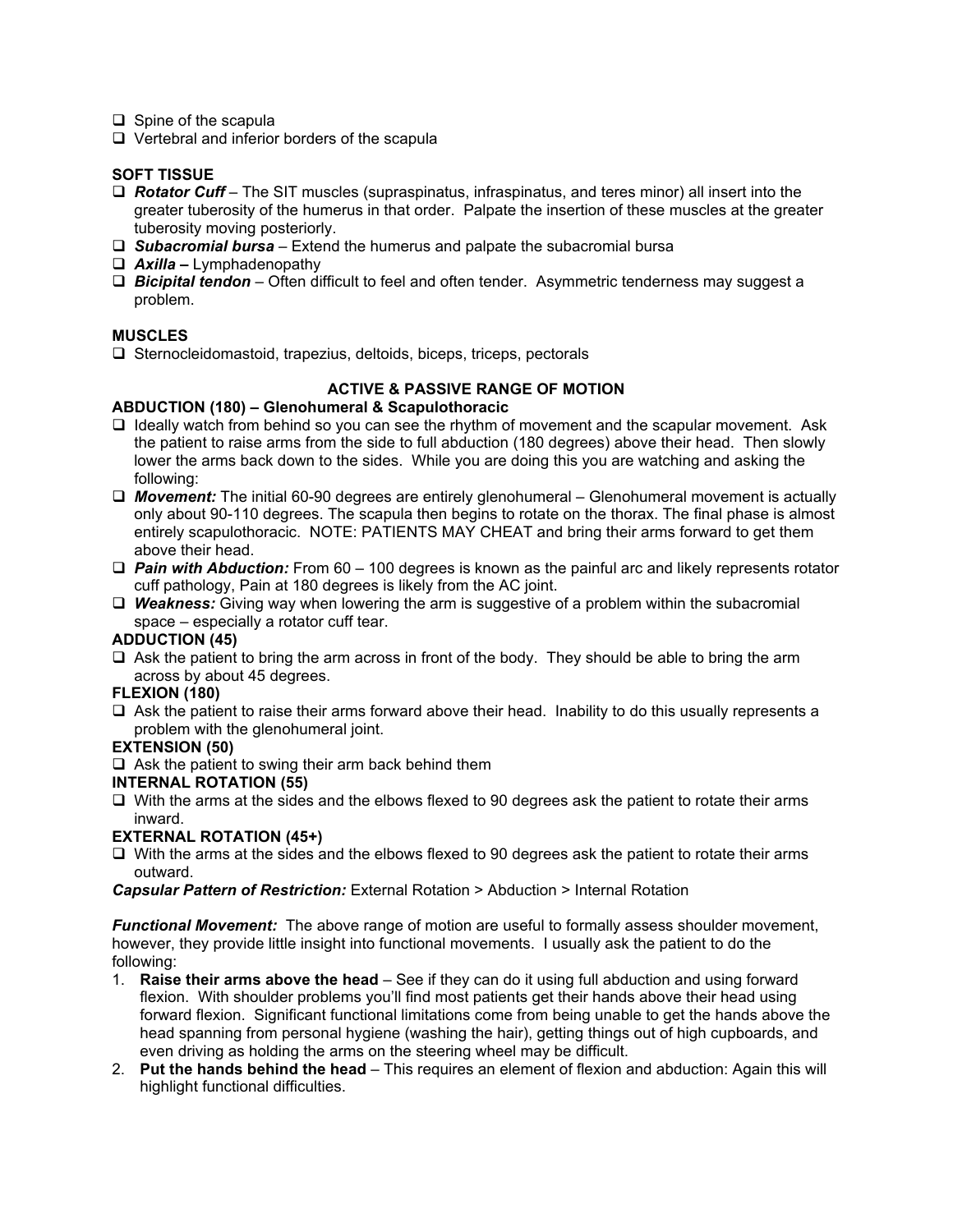3. **Reach behind the back and scratch as high up on the back as possible:** This requires internal rotation and extension of the shoulder. Patients unable to do this will have problems with hygiene and dressing.

## **ACROMIOCLAVICULAR JOINT**

# **STABILITY & SPECIAL TESTS**

- 1. **Pain at end range of abduction:** Ask the patient to bring the arms above the head and note whether pain is seen at end range of abduction.
- 2. **Forced Adduction:** Flex the arm to 90 degrees and bring it across the body. With the opposite arm grasp the elbow and gently force the arm towards the body. If this does not provoke pain, the examiner the grasps the upper arm and forces it into further maximall adduction.

## **GLENOHUMERAL STABILITY**

1. **Sulcus Sign:** With the arm hanging at the side the humerus is grasped and an attempt to move the humeral head anteriorly and posteriorly is made looking for excessive movement. Then the arm is retracted downward and the examiner looks for a concavity (sulcus) which develops in the subacromial deltoid contour.

## **ROTATOR CUFF IMPINGEMENT**

The subacromial space contains the tendons of the rotator cuff and the subacromial bursa. The space is bound inferiorly by the humeral head and superiorly by the acromion and coracoacromial ligament. The space is tight and any tissue enlargement or swelling may result in an impingement syndrome. The impingement syndrome occurs when the rotator cuff is compressed against the undersurface of the acromion.

- 1. **Neer Sign:** Bring the arm passively into full flexion while the scapula is held in place. Then internally rotate the arm to bring the greater tubercle of the humerus into a position which would impinge upon the subacromial space. The test is positive with anterior shoulder pain.
- 2. **Hawkins Test:** The shoulder is passively flexed forward to 90 degrees with the elbow flexed at 90 degrees. The shoulder is then internally rotated. This test is positive with anterior shoulder pain.

## **ROTATOR CUFF TEARS AND TENDINOSIS**

## *MAJOR ROTATOR CUFF TEARS*

1. *Drop arm test* – The arm is passively abducted fully and the flexed 30 degrees into the scapular plane. Support is then removed. If the patient cannot hold the arm up then a major rotator cuff tear should be suspected.

#### *SUPRASPINATUS*

- 1. **Empty Can Test:** Abduct both arms to 90 degrees, Move the arms forward 30 degrees, Internally rotate the shoulder to point the thumbs down to the floor, Ask the patient to resist downward displacement of the arms from this position. Weakness may be due to a torn cuff or nerve injury C5. Giveway weakness may be secondary to pain (tendinosis).
- 2. **Resisted Abduction:** Abduct the arms slightly, As the patient to resist you as you try to push the arms back to the sides. Again weakness may be due to a torn cuff or nerve injury C5. Giveway weakness may be secondary to pain (tendinosis).

## *INFRASPINATUS AND TERES MINOR*

- 1. **Isometric resisted external rotation:** Flex the elbows to 90 degrees, bring both elbows into the sides. Ask the patient to rotate the shoulder outwards (keeping the elbows at their sides) while you resist this motion. Weakness may indicate a cuff tear or C5 radiculopathy, Giveway weakness may me secondary to pain (tendinosis).
- 2. **Hornblower Test:** The arm is brought into 90 degrees abduction with the elbow at 90 degrees. The patient is asked to resist the arm being rotated internally. Weakness usually means a cuff tear.

## *SUBSCAPULARIS*

1. **Isometric resisted internal rotation:** Flex the elbows to 90 degrees, bring both elbows into the sides. Ask the patient to rotate the shoulder inwards (keeping the elbows at their sides) while you resist this motion. Weakness may indicate a cuff tear or C5 radiculopathy, Giveway weakness may me secondary to pain (tendinosis)